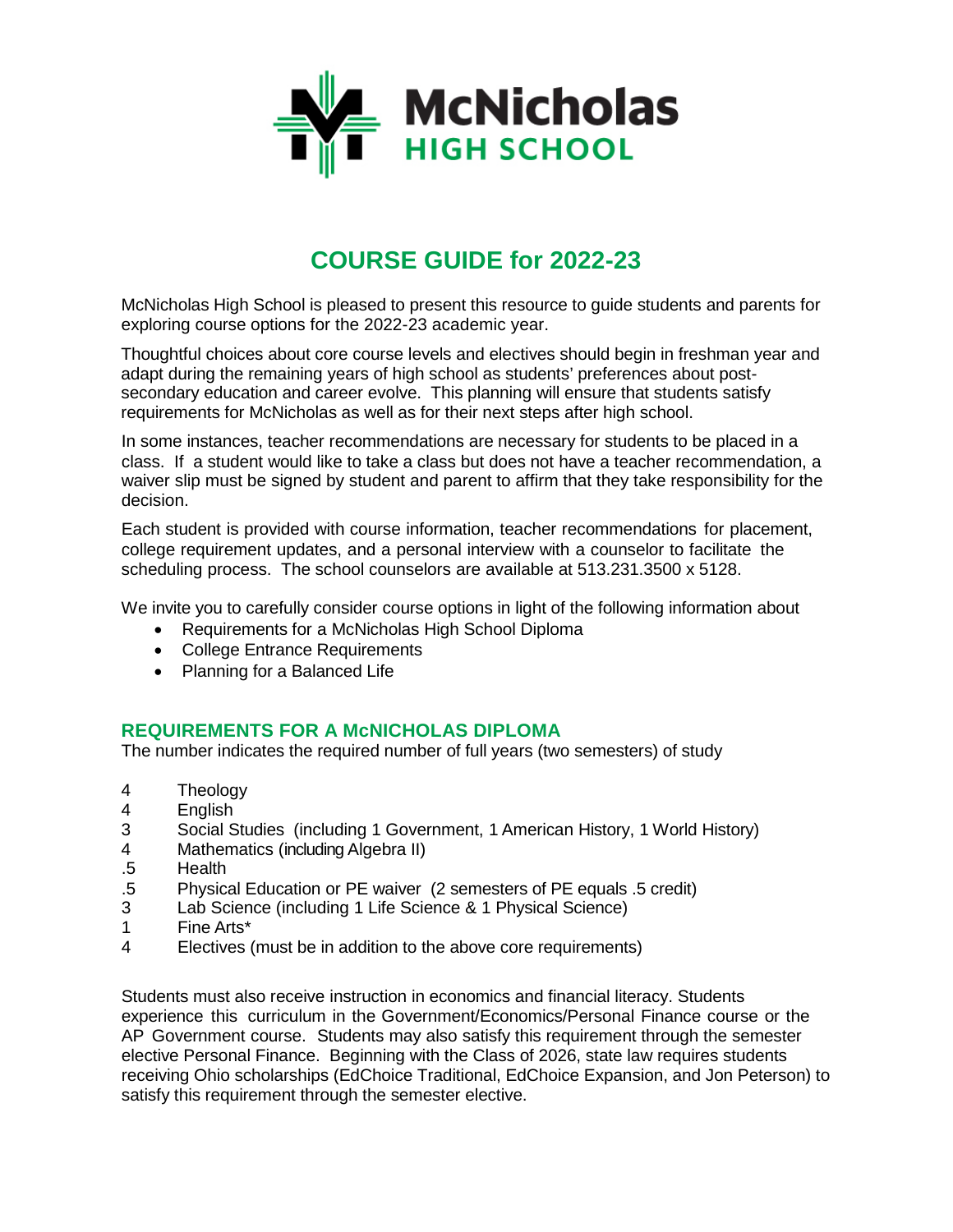In addition to completing the course requirements, students must satisfy these requirements for a diploma: complete 40 hours of approved service work, participate in a senior retreat, and satisfy Ohio graduation requirements found at this link:

https://education.ohio.gov/Topics/Ohio-s-Graduation-Requirements

\* The following courses offered by McNicholas High School fulfill the fine arts requirement:

Architecture, Design, & Drafting Art History (Optional College Credit Plus) Band I, II, III, IV Ceramics I (.5 credit) Ceramics II (.5 credit) Concert Choir Drawing & Painting Fine Art I Foundation of Art

Guitar Techniques (.5 credit) Mixed Media Music Appreciation I (.5 credit) Music Appreciation II (.5 credit) Music Theory Percussion Techniques Photography Portfolio Development Theatre I, II, III, I

## **McNICHOLAS ELECTIVES NEW FOR 2022-23**

Descriptions of these new McNicholas courses and all other courses offered at McNicholas are in the Course Catalog.

AP Research Catholic Discipleship and Citizenship in the 21st Century Culinary Chemistry Robotic Engineering Rocket Leadership 101 Statistics College Credit Plus

#### **COLLEGE ENTRANCE REQUIREMENTS**

Admission requirements for post-secondary educational institutions vary. Many require specific "college preparatory" subjects for admission and often have additional requirements for a particular program. Each school and/or program that a student may be considering should be checked for specific requirements early in the student's high school career to insure that the student is taking the appropriate high school courses.

Public colleges supported by the State of Ohio have adopted criteria established by the Ohio Board of Regents for "admission without conditions" for four-year baccalaureate programs. Completion of the Requirements for a McNicholas Diploma plus two years of the same foreign language satisfy "admissions without conditions" criteria for Ohio public colleges. Some of these institutions may also specify a particular grade average in class as part of their admission requirements for particular programs. Ohio residents not meeting these requirements may be admitted "with conditions," which may include additional work taken at the college.

Private, two-year technical, and community colleges have their own individual requirements that may be quite different from the Ohio state-supported college requirements. For example, many Tier 1 colleges require three years of the same foreign language, and competitive programs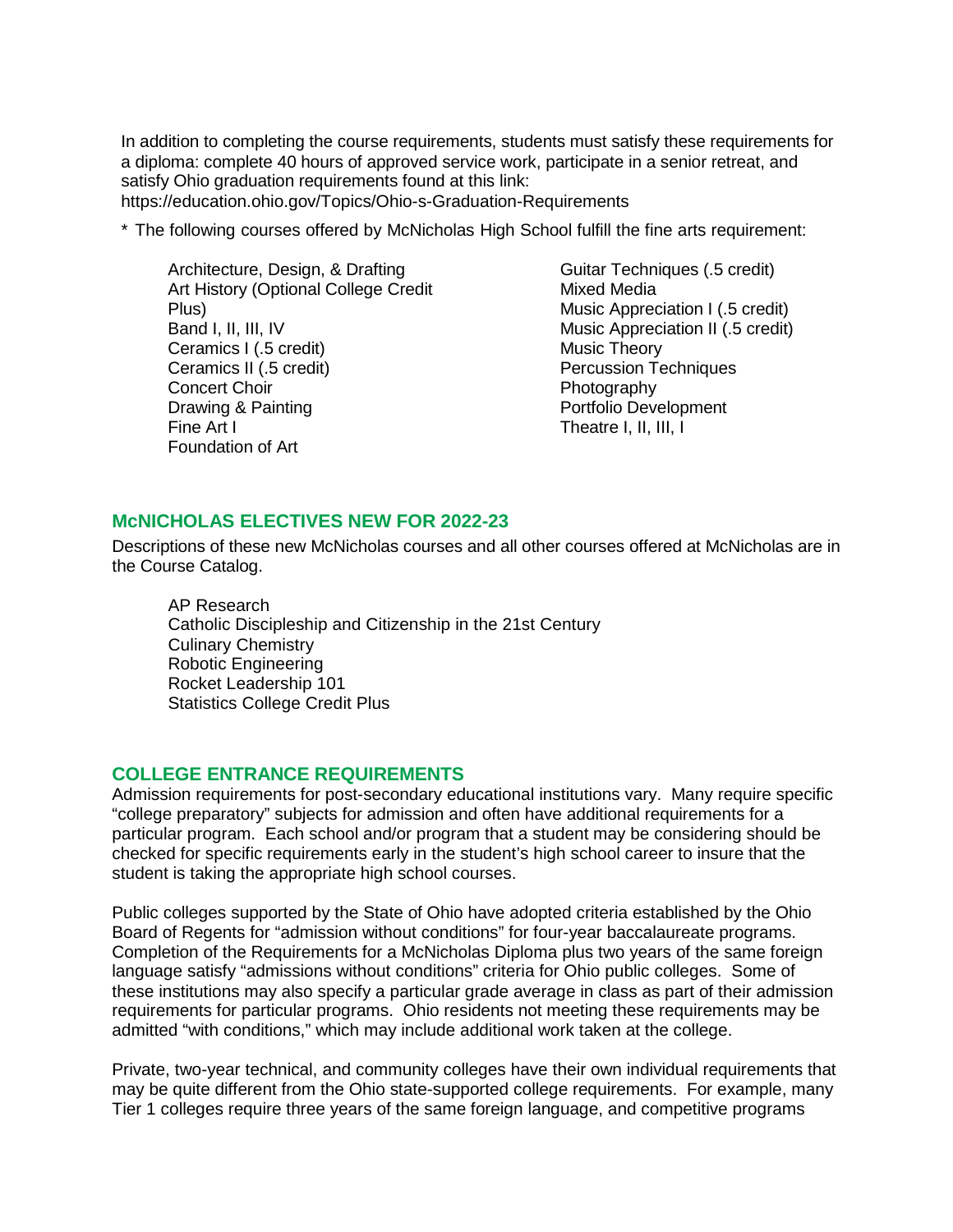such as the University of Cincinnati Design Art and Architecture Program (DAAP) requires a year of physics and a year of calculus or precalculus. As soon as you become interested in a particular college or college program, please find out about its entrance requirements. Your counselor will be happy to assist you.

#### **PLANNING FOR A BALANCED LIFE**

Please reflect thoughtfully and realistically about yourself – your capabilities, your interests, and your goals – as you decide on your courses for next year. Find the course workload that will stretch you but not overwhelm you -- that will energize you by making you feel a little out of breath with its demands, but not exhaust and depress you because you can't keep up. Choosing the right mix of courses for YOU depends on you knowing YOU. How much time will you need for other parts of your life to stay in balance: sports, clubs, service, family, church, friends, part-time job? Copying a classmate's course choices is not a good strategy because your classmate's overall life is different from yours. None of this is meant to dissuade you from pursuing lofty goals and stretching your ability to cope with stress. Stress is part of daily life and isn't going away. If you want to go for a spot in any competitive post-secondary program, you will have to do substantial work. Just make sure it's the RIGHT work to help you reach your goals and that it's the RIGHT type and level of work for you. Your teachers and counselors are here to help you. Please don't hesitate to ask them about the realities of the workload for certain courses. We depend on you to make good choices about your commitments next year because everyone at McNick will benefit from having the best balanced YOU on campus next year.

# **COURSE LEVELS**

**College Level** courses are designed for academically gifted students who possess strong academic background, advanced research skills, and consistently high levels of motivation and willingness to self-start and work independently. The content is college level, demanding the highest levels of critical thinking -- analysis, application, evaluation, decision making, complex problem solving -- both individually and in group situations.

**Honors** courses challenge students with an in-depth, accelerated curriculum of reading, writing, speaking, problem solving, research, and technological and laboratory skills. The course content is above grade level, and the pacing is faster than that of courses in the COLLEGE PREP levels. Students are required to read and write critically, engage in challenging problem solving activities, and display higher levels of thinking.

**College Prep 1** courses are designed for students whose needs are best met by a standard college prep curriculum on grade level. These courses fully meet the basic standards required by most university and post-secondary areas of study. The courses incorporate language skills, research, and technological and problem-solving skills.

**College Prep 2 and 3** courses cover the same essential material as College Prep 1 and also meet the standards required for most university and post high school areas of study. However, they are designed for students who will benefit from more systematic and continuous attention to strengthening basic skills in the particular subject areas.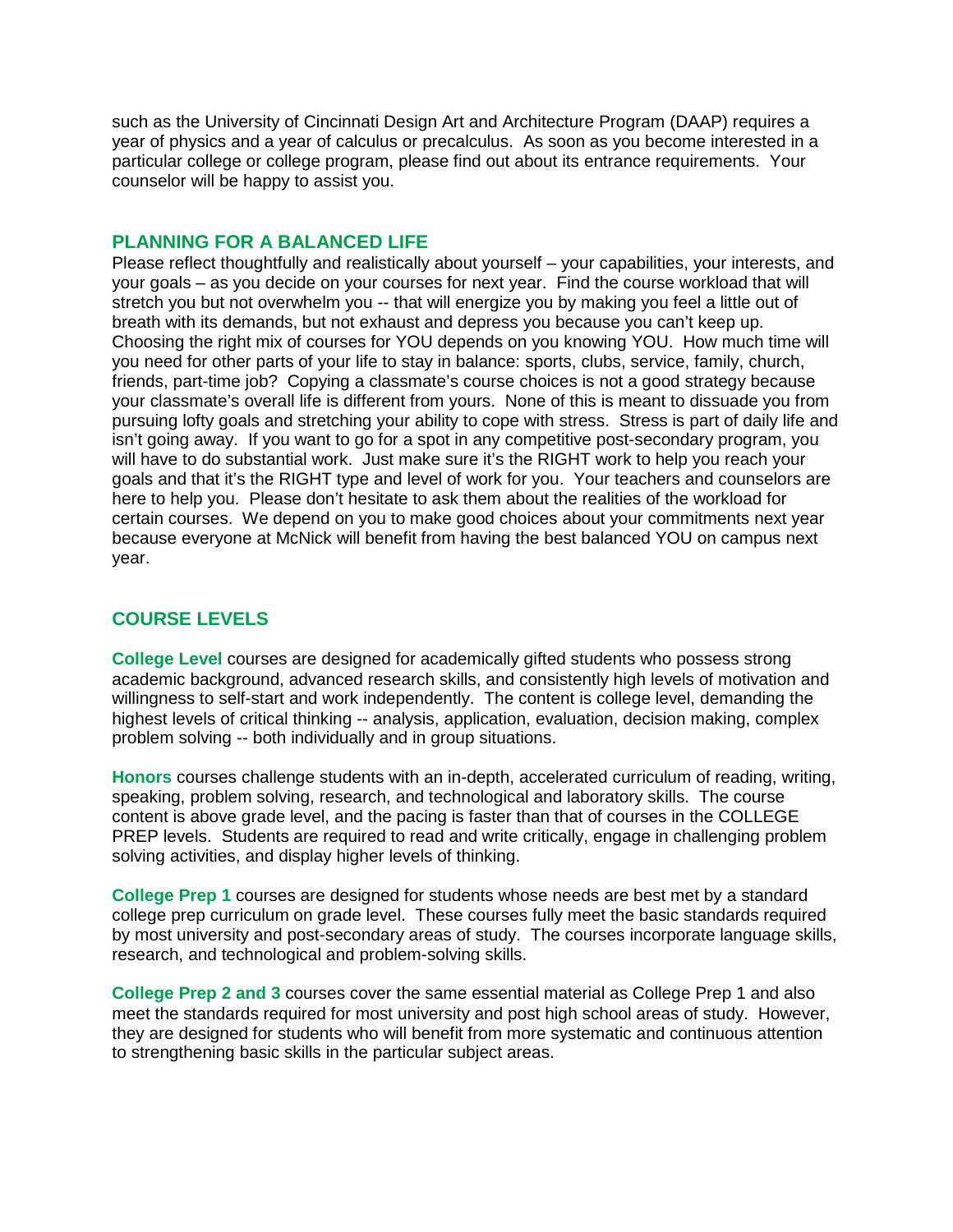# **THREE PATHS TO COLLEGE CREDIT AT McNICHOLAS**

#### **1. Advanced Placement**

Advanced Placement is a national program providing college level courses for secondary school students. Students qualify for college credit and/or advanced placement based exclusively on the result of the AP exam administered in May. Families are charged a fee of \$96 or \$144 for the exam. Individual colleges make their own decisions about the AP exam scores for which they award credit and/or advanced placement. Students enrolled in an A.P. course are expected to take the A.P. exam at the end of the course. McNicholas teachers offer an impressive array of AP courses. McNicholas students also have access to additional AP courses taught online through the Catholic online course provider Catholic. Registration for these online courses requires prior approval by the Director of Curriculum. McNicholas provides funding that enables a limited number of students to take online courses through these partner organizations at no additional cost to the family. Students apply for this funding by completing a brief application form at course registration time. In addition to preparing for the AP exam by taking courses, students may prepare on an individual basis for an A.P. exam. Students interested in this selfstudy approach should see the AP Coordinator in the Counseling Department by the end of September to order an AP exam.

McNicholas AP Courses are taught on-campus by McNicholas teachers.

The fee for AP Seminar and AP Research exams is \$144. The fee for all other AP exams is \$96.

AP Biology AP Calculus AB AP Ceramics AP Chemistry AP Drawing AP English Language and **Composition** 

AP English Literature and Literature AP French Language and Culture AP Latin AP Photography AP Physics AP Spanish Language and Culture

Catholic Virtual AP Courses are available to McNicholas students online through Catholic Virtual.

Additional tuition for a Catholic Virtual course is \$300 per semester. Information about the availability of limited McNicholas assistance for Catholic Virtual tuition appears in the "Online Course Options" section below. The fee for the AP exam is \$96.

AP Environmental Science AP Macroeconomics AP Microeconomics AP Psychology

#### **2. College Credit Plus**

The College Credit Plus Program sponsored by the State of Ohio gives qualified high school students the opportunity to earn high school and college credit simultaneously by taking courses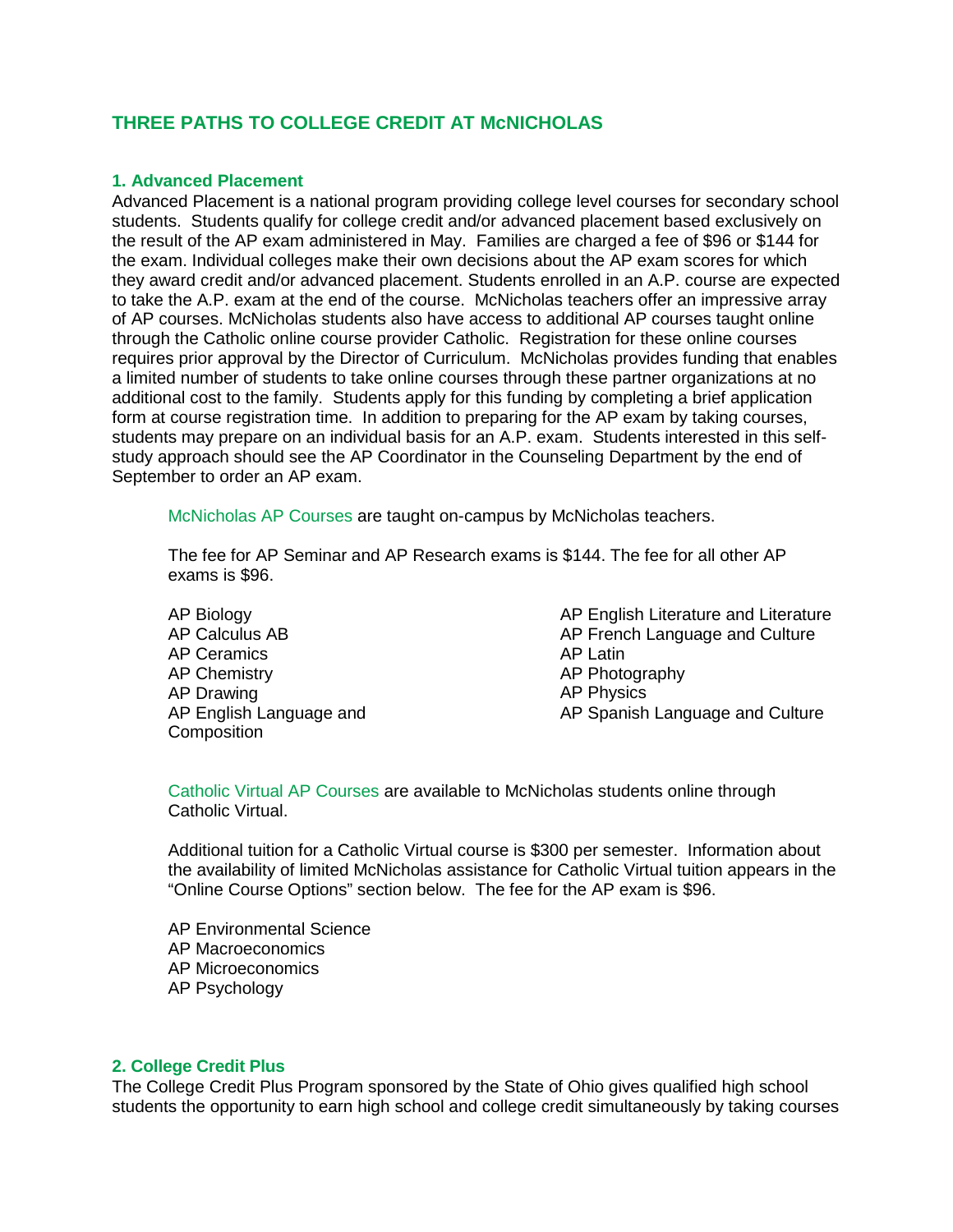offered by Ohio colleges or universities. Colleges usually require satisfactory scores in math and English placement exams. Tuition is free if the student takes classes offered by a public college and if the state allocates tuition to the student. Grades for these courses appear on college transcripts and thus become part of a student's permanent educational record. Thanks to Ohio's Transfer to Degree Guarantee, many entry-level courses earned at an Ohio public college are guaranteed to transfer to any other Ohio public college. Please check the transfer status of a course before registering for it.

McNicholas teachers, as adjunct faculty members of colleges, offer the following courses on the McNicholas campus:

## University of Cincinnati Information Technology Pathway

Fundamentals of Web Development Computer Programming 1 Database Management Systems Administration

#### Cincinnati State College Courses

Algebra 3/Trig Art History **Statistics** 

#### **3. Dual Credit**

Through agreements that McNicholas maintains with selected universities and Catholic online course providers, students may earn college and high school credit simultaneously. Universities make their own decisions about the college transfer courses that they will accept. Students and parents are advised to check on whether prospective universities will accept these courses for transfer credit. Families are responsible for the college credit fees. McNicholas provides funding that pays the high school credit cost for a limited number of online courses taught through Catholic Virtual. Students apply for this funding by completing a brief application form at course registration time.

The following dual credit courses are available:

Mt. St. Joseph University Biblical Literature I Biblical Literature II

These courses are taught in person on the McNicholas campus. There is a \$250 per semester course.

Marquette University Microeconomics (ECON 1103) Macroeconomics (ECON 1104) Philosophy (PHILOSOPHY 1091)

These courses are taught online through Catholic Virtual. There is an \$800 fee per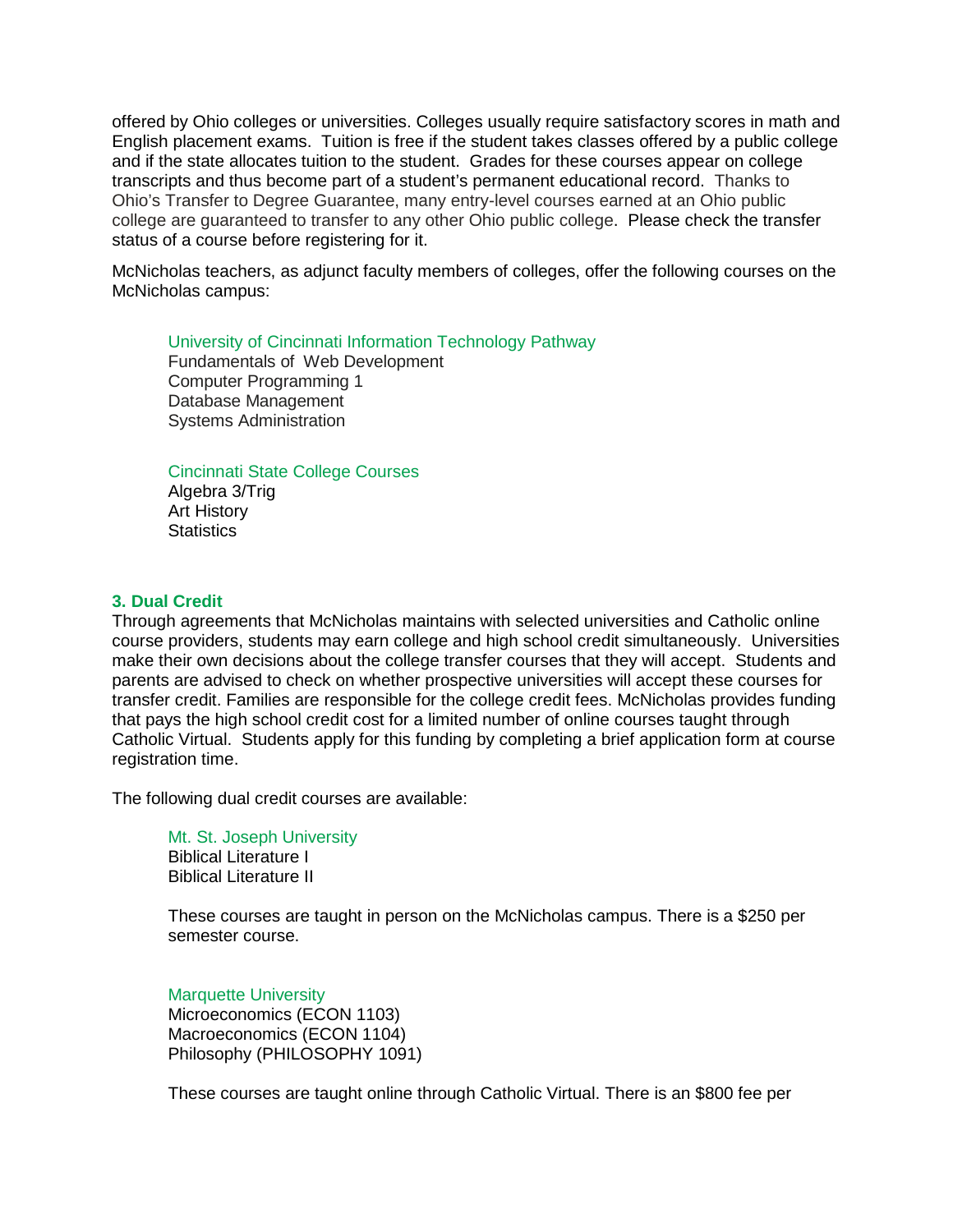semester course. Information about the availability of limited McNicholas assistance for \$300 of this Catholic Virtual tuition appears in the "Online Course Options" section below. The additional \$500 per semester, which pays for transcripted Marquette University credit, is not eligible for tuition assistance.

# **ONLINE COURSE OPTIONS**

Quality online courses are available to McNicholas students through the Catholic online course provider Catholic Virtual.

The following guidelines apply:

- If McNicholas offers a regular face-to-face course, students are expected to take the face-to-face course rather than the online course. Exceptions are possible for good reasons, including scheduling conflicts.
- No more than two semesters per year of an online course not taught by a McNicholas faculty member may be counted towards fulfillment of graduation requirements.
- No more than two semesters of an online course not taught by a McNicholas teacher per department may be counted towards department graduation requirements.
- Students who wish to register for an online course towards graduation requirements should request prior approval from the Director of Curriculum.
- The Student Handbook expectations for regular McNicholas courses apply to online courses.
- Students taking an online course through Catholic Virtual will follow all policies that apply to courses already taught at McNicholas. Additionally, policies of Catholic Virtual will apply.

McNicholas provides funding that enables a limited number of students to take online courses through these partner organizations at no additional cost to the family. Students apply for this funding by completing a brief application form at course registration time. The School Counseling Department handles registration for these courses.

#### Catholic Virtual Courses

There is a fee of \$300 per semester course. Information about the availability of limited McNicholas assistance for Catholic Virtual tuition appears above. The fee for AP exams is \$96.

Course descriptions are available in the Catholic Virtual course catalog available at this [link.](https://www.catholicvirtual.com/academics/catholic-high-school-programs/)

Aeronautics and Space Travel American Sign Language I, II AP Environmental Science AP Macroeconomics AP Microeconomics AP Psychology Building Maintenance Technology I, II Business Law Career Exploration in Healthcare

Character Education Child Development Construction: Fundamentals and **Careers** Early Childhood Education I, II Explorations in Arts Careers Health Careers Introduction to Agriculture, Food, and Introduction to Education and Teaching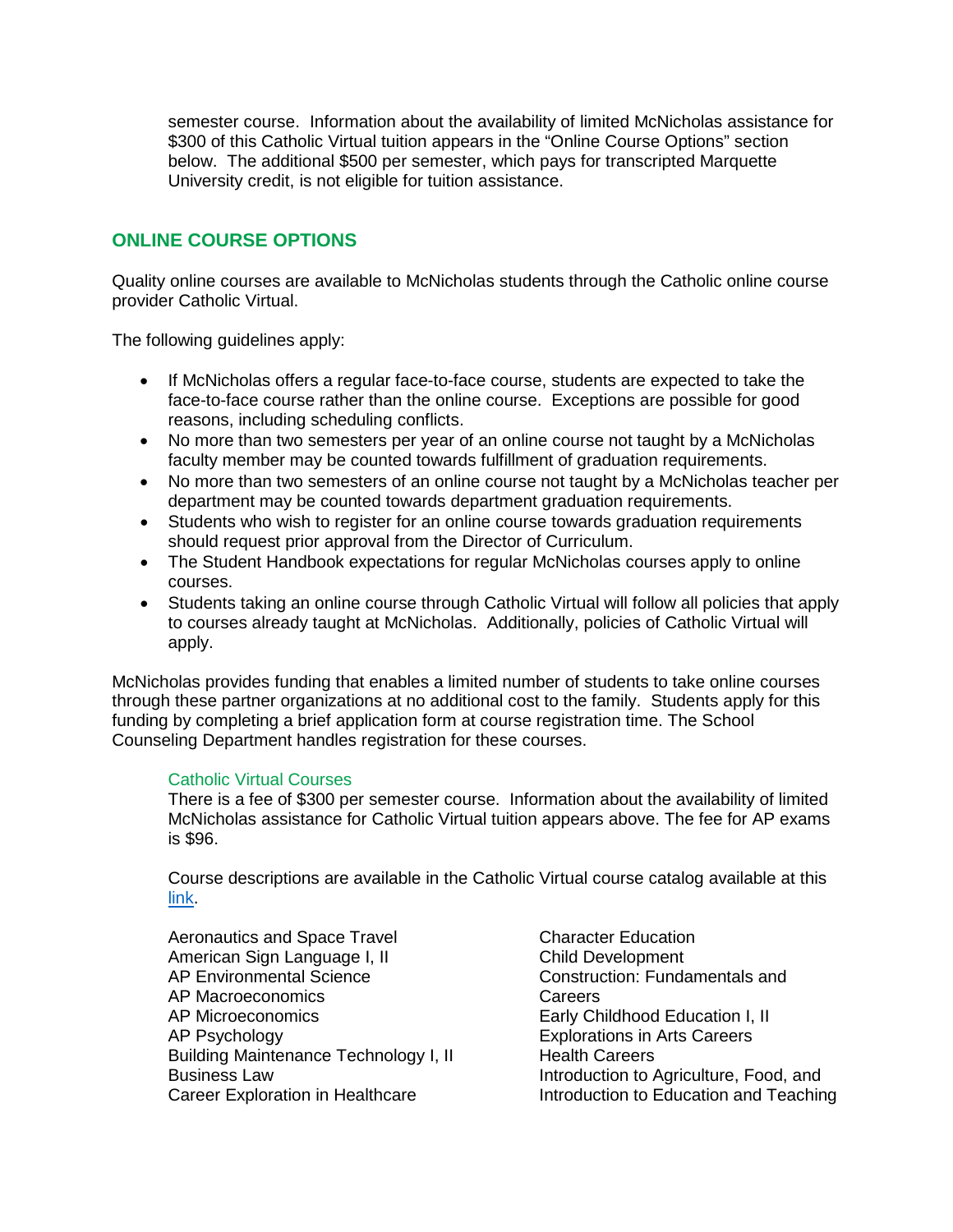Introduction to Hospitality and Tourism Natural Resources **Nutrition** Project Management

Space Explorations Startups and Innovation Transportation Technologies

## **CREDIT FLEXIBILITY**

"Ohio's plan for the credit flexibility is designed to broaden the scope of curricular options available to students, increase depth of study available for a particular subject and tailor the learning time or conditions as needed. In these ways, students can customize aspects of their learning around more of their interests and needs…The key to this option is that the student drives the request as well as the plan to earn the credit. A specific interest or credit need of the student should be the basis for the request." (Ohio Department of Education website).

Through Credit Flexibility, students may propose a plan to pursue college preparatory academic work outside of McNicholas classrooms, whether for an individually designed program, a course offered at McNicholas, or for a course or experience not offered at McNicholas or through a partner course provider. For the sake of accomplishing the formational and social aspects of education essential to the school's graduation outcomes, the student ordinarily must be present in the McNicholas school building, or present at educational programs sponsored by or officially affiliated with McNicholas, for at least 80% of the time during which classes are held each week.

To receive credit at McNicholas for this work, a student must

- Submit a Flexible Credit Proposal Form to the Director of Curriculum by May 15\* of the year preceding the implementation year (\*exceptions may be granted by the Director of Curriculum)
- Obtain the approval of the Director of Curriculum for the proposal
- Demonstrate mastery in the proposed area of study according to the plan approved by the Director of Curriculum

The Flexible Credit Proposal Form will require the following elements:

- Name of the student
- Plan title
- School graduation requirement being met
- Description of the proposed curriculum, measurable learning outcomes, and proposed assessment methods
- Evaluative criteria and methods for determining grade and credit
- Name of the credentialed educator who will evaluate the learning
- Credit to be awarded
- Indication of whether the grade is weighted or unweighted
- Anticipated start and end dates
- Signatures and dates of the Director of Curriculum, student, parent, and credentialed McNicholas teacher who is monitoring the student's progress on the plan

The Director of Curriculum will review the request with the assistance of the appropriate Department Chair or his/her delegate in order to render a decision about whether the school finds merit in the proposal. The school may accept the proposal as submitted, communicate additional requirements and/or modify the proposal, or deny the proposal. If accepted or modified, the school will then decide on the unit of credit to be awarded at the completion.